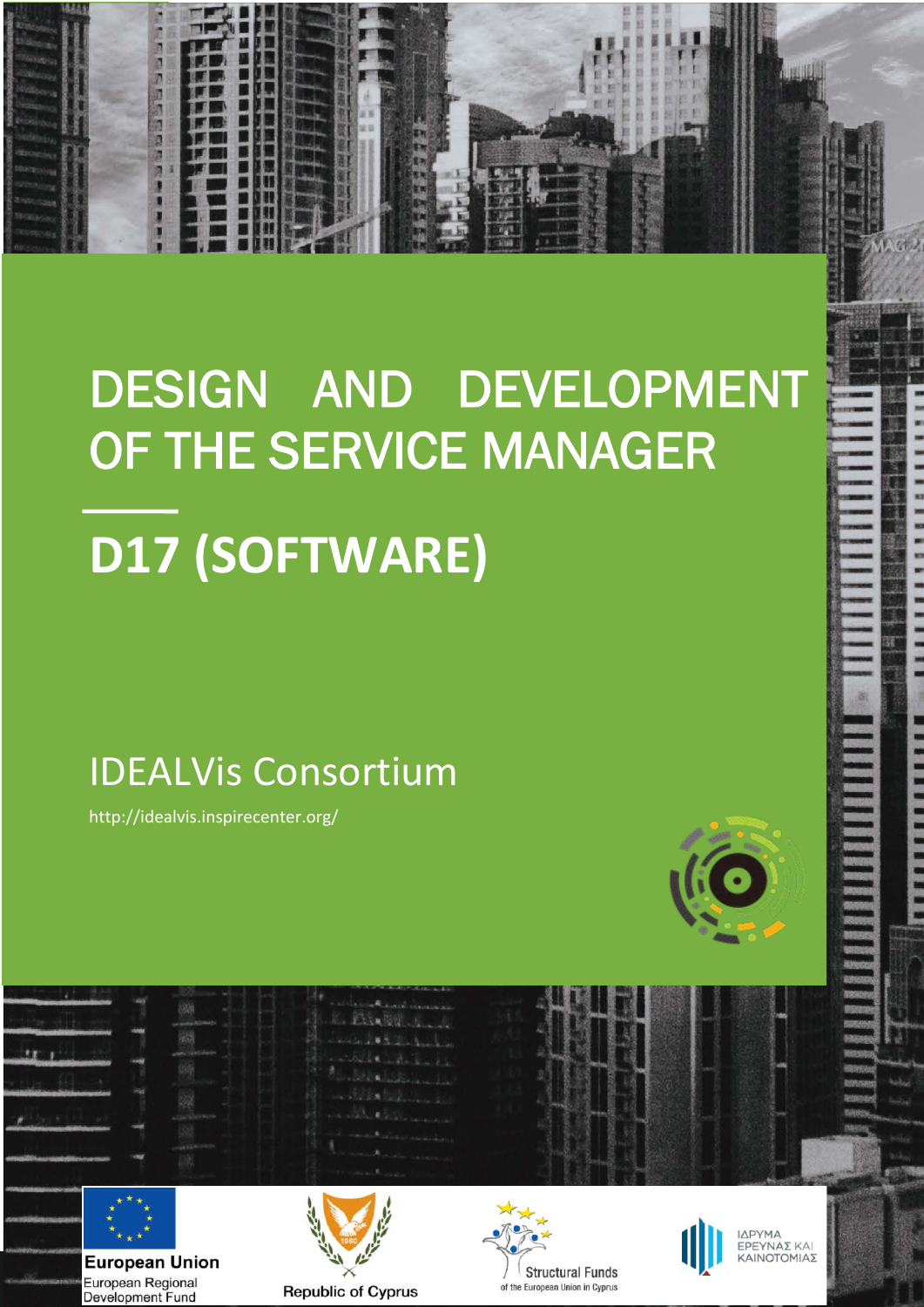### Executive Summary

This deliverable provides an overview of the Service Manager, which is one of the main platform components, responsible for handling the bidirectional communication between software components. More specifically, the main purpose of the Service Manager is to expose the functionality of all components residing in the IDEALVis platform, by providing appropriate Application Programming Interfaces (APIs). IDEALVis aims to bring high flexibility and transparency between various software components by adopting the Service-Oriented Architecture (SOA) paradigm, thus, the deliverable focuses on how the Service Manager implements the SOA paradigm, how it makes available, orchestrates, and interconnects different services, including how other system components leverage those services for delivering the adapted data visualization experience to the end user.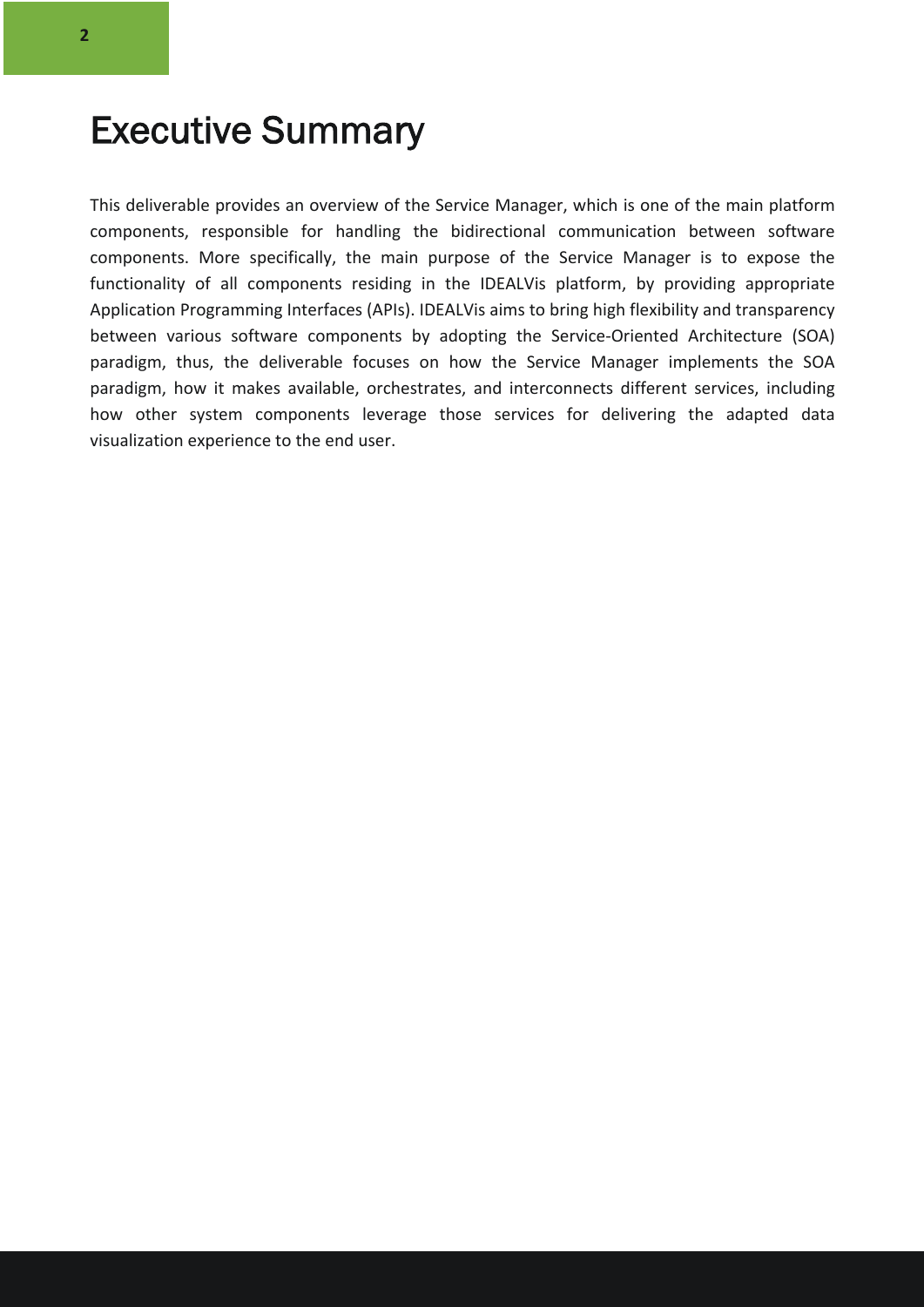## **Table of Contents**

| $2^{\circ}$    |     |  |  |  |
|----------------|-----|--|--|--|
|                |     |  |  |  |
|                | 2.2 |  |  |  |
|                | 2.3 |  |  |  |
|                |     |  |  |  |
| $\overline{3}$ |     |  |  |  |
|                |     |  |  |  |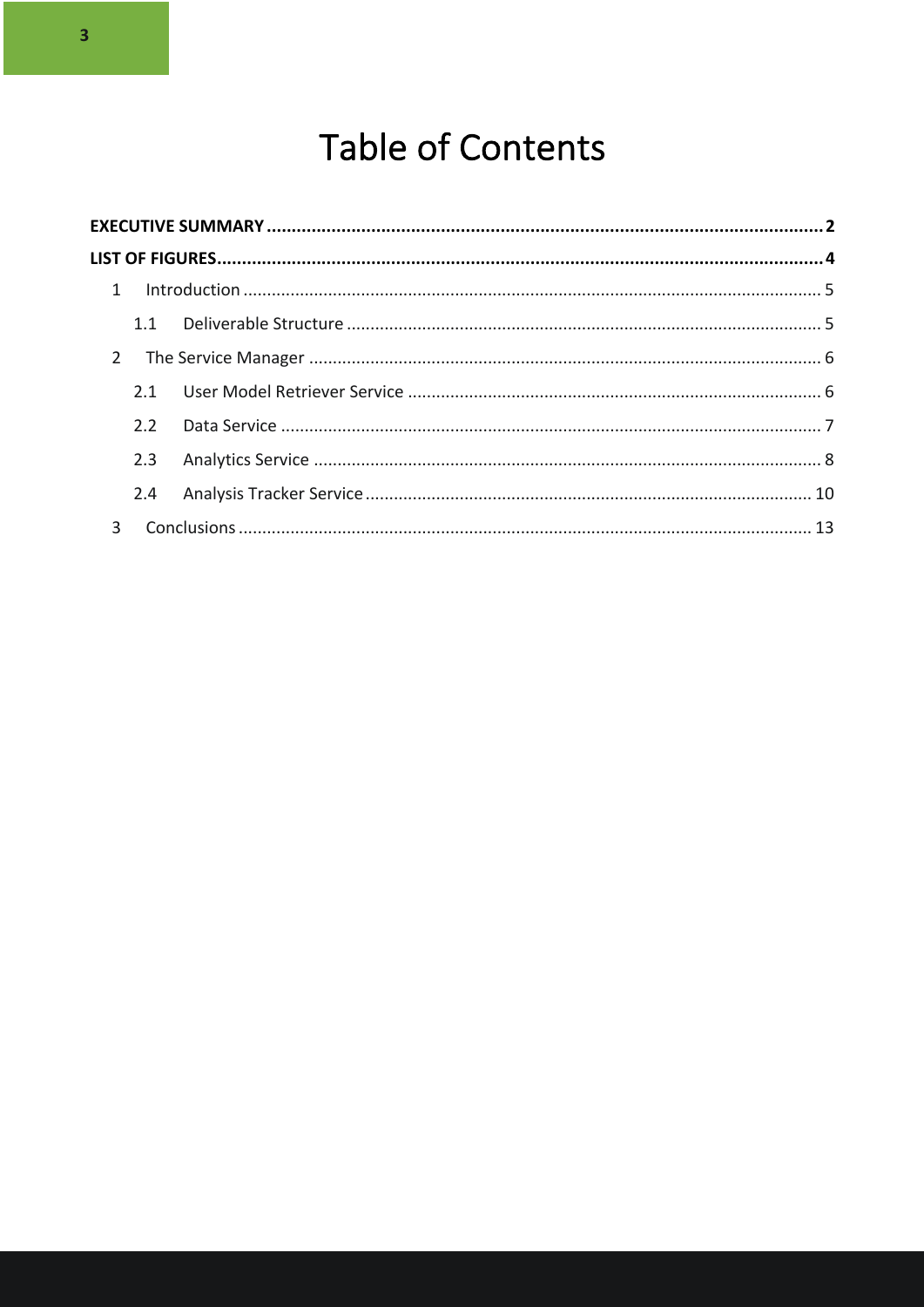# List of Figures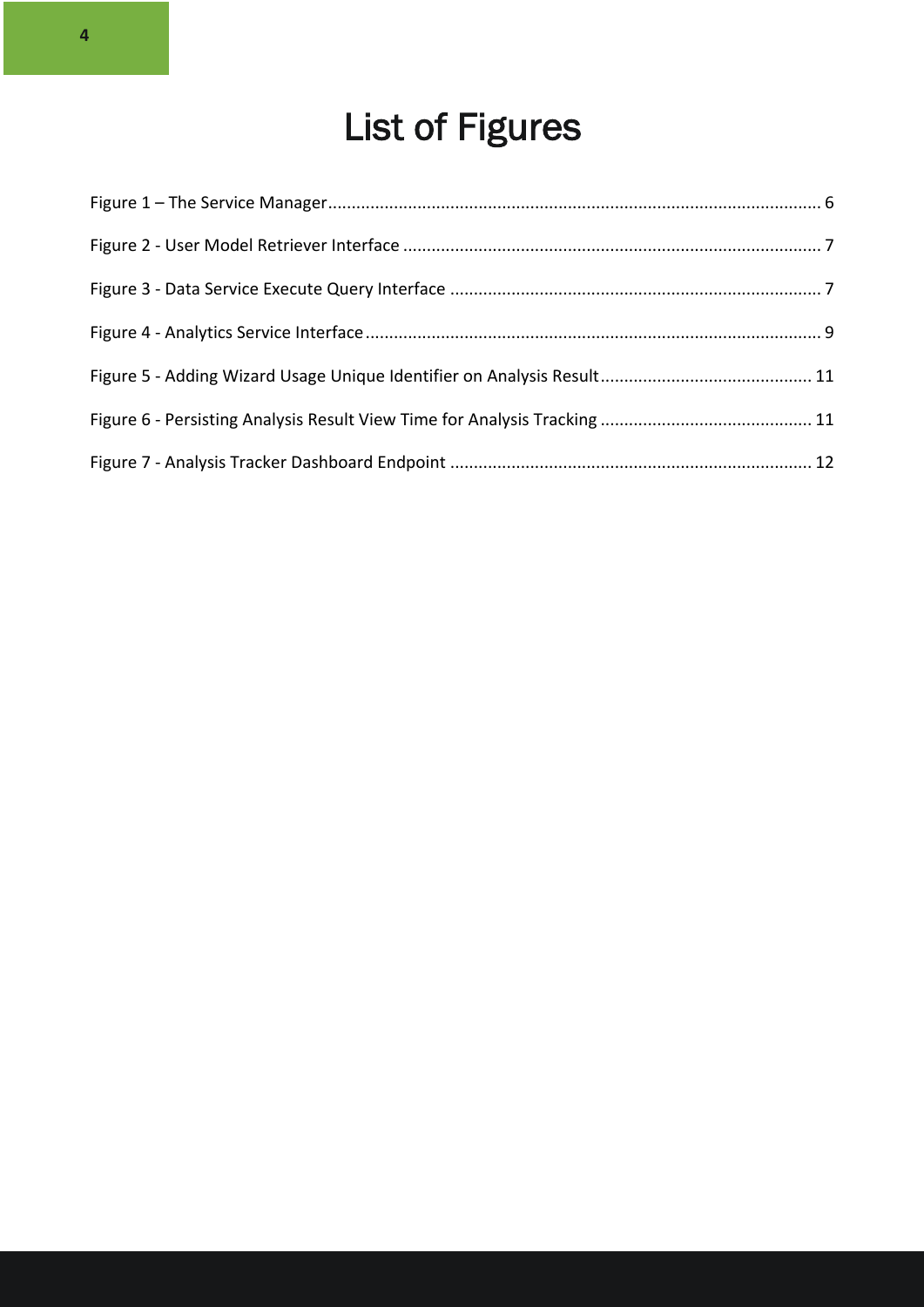## 1 Introduction

IDEALVis, as a software platform, is designed with the objective to meet several software qualities, including performance, correctness, robustness, and reliability. As such, the IDEALVis consortium has decided to follow the Service-oriented Architecture (SOA) paradigm to meet these qualities and support modularity, expandability, and interoperability. SOA encapsulates specific application logic in services (stand-alone entities) that interact with the internal platform's components and with external systems, via uniformly defined interfaces that expose available methods or actions which a client system can execute on the service.

The list below indicates a number of benefits that SOA offers to IDEALVis:

- **Reliability:** Having small and independent services enables easier debugging and testing of separate features rather than having to debug massive code all at once i.e., all the platform code.
- **Loosely Coupled:** SOA is a loosely coupled architecture (i.e., encourages the development of independent services for higher efficiency) inspired by object-oriented programming design that aims to reduce coupling between classes for minimising the risk of breaking class relationships when a specific class is updated.
- **Maintainable:** Each service is an independent unit that can be updated, maintained, tested etc. in isolation without affecting other services, always assuming that the service implements the publicly exposed interface.
- **Reusability:** A platform that is built with SOA in mind, consists of small, self-contained, and loosely coupled services, therefore, reusability of those services is possible withing the system itself or across other systems.

#### *1.1 Deliverable Structure*

The rest of the deliverable is structured as follows:

- Section 2 (i) describes the Service Manager's underlying services, (ii) presents all the lowlevel Application Programming Interfaces (APIs) for each service exposed by the Service Manager, and (iii) finally demonstrates how the Service Manager exposes data access to other related components.
- Section 3 concludes the deliverable.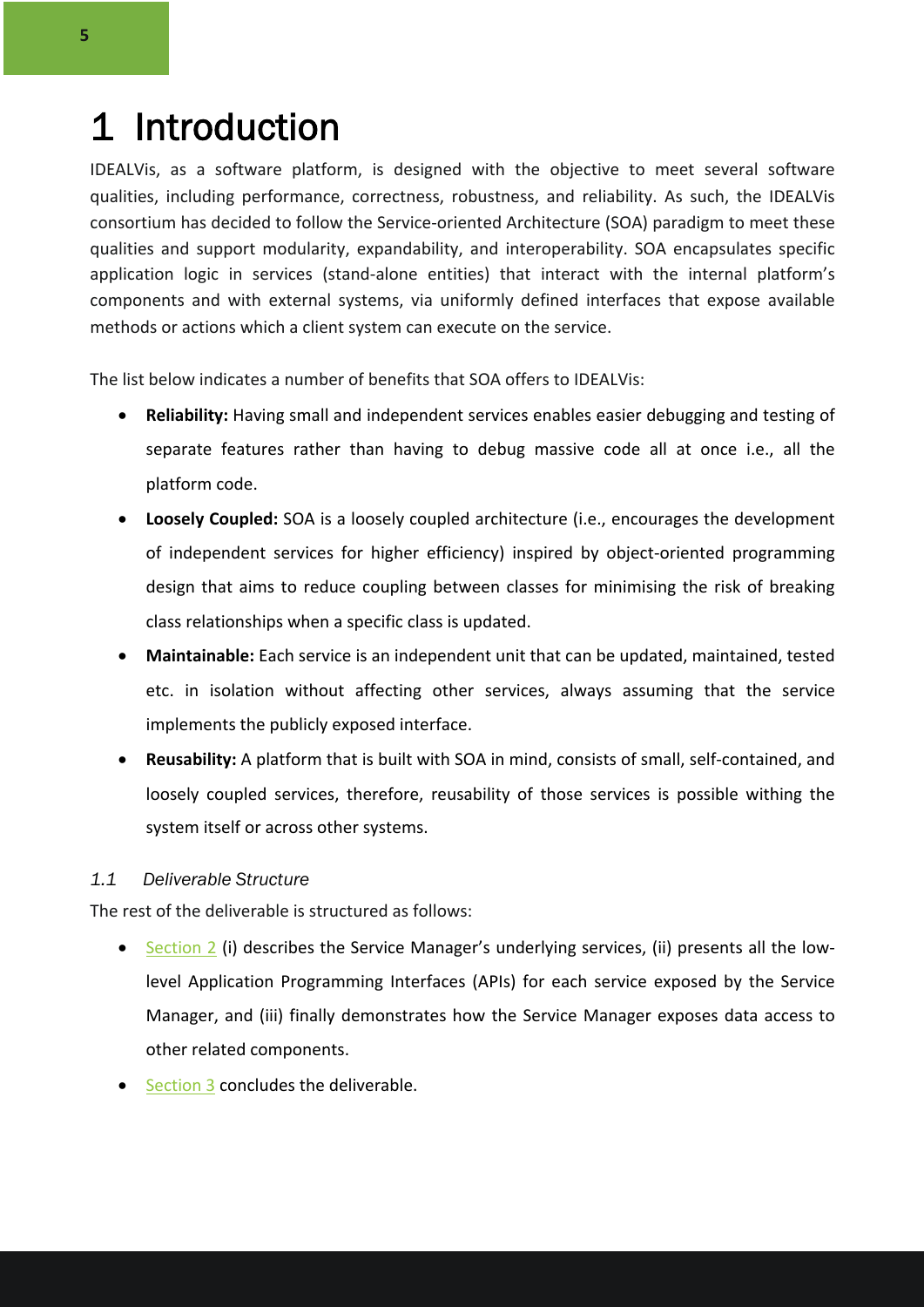### 2 The Service Manager

The Service Manager (illustrated in Figure 1) enables other platform's components to seamlessly access all services, including services residing in the KnowledgeBase layer, via appropriate APIs. In particular, the Service manager provides access to: (i) data ingestion and pre-processing mechanisms; (ii) data manipulation and querying mechanisms, residing in the KnowledgeBase; and (iii) data analysis algorithms (e.g., statistical algorithms for descriptive and predictive). Furthermore, the Service Manager exposes the following services to different platform components:

- **User Model Retriever Service**
- **Data Service**
- **Analytics Service**
- **Analysis Tracker Service**





#### *2.1 User Model Retriever Service*

The user model is the central repository that maintains the different user characteristics (e.g., psychometric indicators, demographic data) for each of the users. This is an essential component required by the platform to produce adaptive data visualisations according to the user's characteristics. Specifically, the user model is exposed to the different platform components via the Service Manager through a service called **UserModelRetriever**. This is a standalone service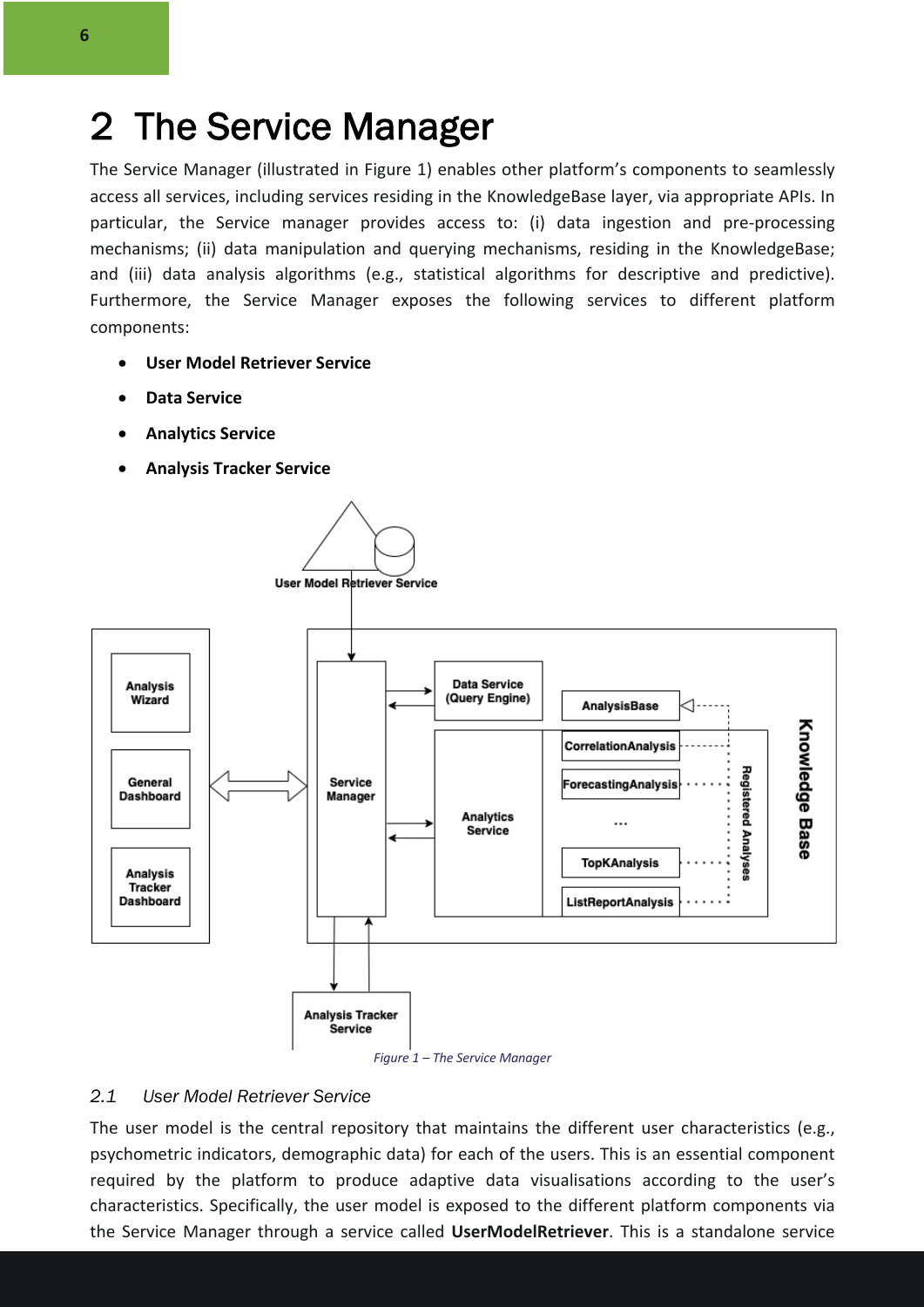that the Service Manager utilises for enabling access to the users' models. Additionally, since IDEALVis follows the SOA approach, the **UserModelRetriever** service was built with flexibility in mind enabling the platform to seamlessly access user models which either reside in the local platform's database, or even externally i.e., it can access user models which are hosted by external sources/servers, decoupled from the IDEALVis core platform. Furthermore, the Service Manager enables other platform components and services to seamlessly access and query the active user's user model via a simple programming interface as seen in Figure 2. This allows external platforms to access the user's model by invoking the **RetrieveUserModel** method via the Service Manager, given that they have been granted appropriate access rights. Any service requesting a user model via the Service Manager is not aware whether the user model is locally (i.e., in the platform's database) or externally hosted, since the Service Manager encapsulates this logic behind the interface seen in Figure 2. More specifically, the user model service provides two classes which implement the interface in Figure 2 for achieving access to internal or external to the platform user models. Those classes are the **LocalUserModelRetriever** and the **RemoteUserModelRetriever**. For the purposes of this project and during the pilot study we utilised the local user model retriever since the user models of the users were hosted in the actual IDEALVis database for performance reasons.



*Figure 2 - User Model Retriever Interface*

#### *2.2 Data Service*

The Data Service makes an essential part of the IDEALVis platform, as it is responsible for executing queries on the underlying dataset used for analysis. This service exposes a number of methods/actions which allow for (i) querying a transactional dataset that is loaded with an appropriate database connection string and a metadata file which describes the dataset attributes; (ii) performing aggregations, grouping, and filtering on selected data of the dataset; and for (iii) retrieving statistics for a selected dataset or specific dataset attributes. The Data Service is exposed by the Service Manager to the Analytics Service and to the Analysis Wizard interface. Specifically, the Analytics Service utilises the Data Service through Service Manager for the purpose of processing the user analytical request and returning the data that is to be fed in the underlying analysis method requested by the user, as seen in deliverable D19. The Service Manager exposes the possibility to execute queries to the Analytics Service via the following interface as seen in Figure 3.



*Figure 3 - Data Service Execute Query Interface*

The Data Service utilises inheritance and polymorphism to support openness and extensibility. Currently, this service is able to process/parse a JSON query specification produced via the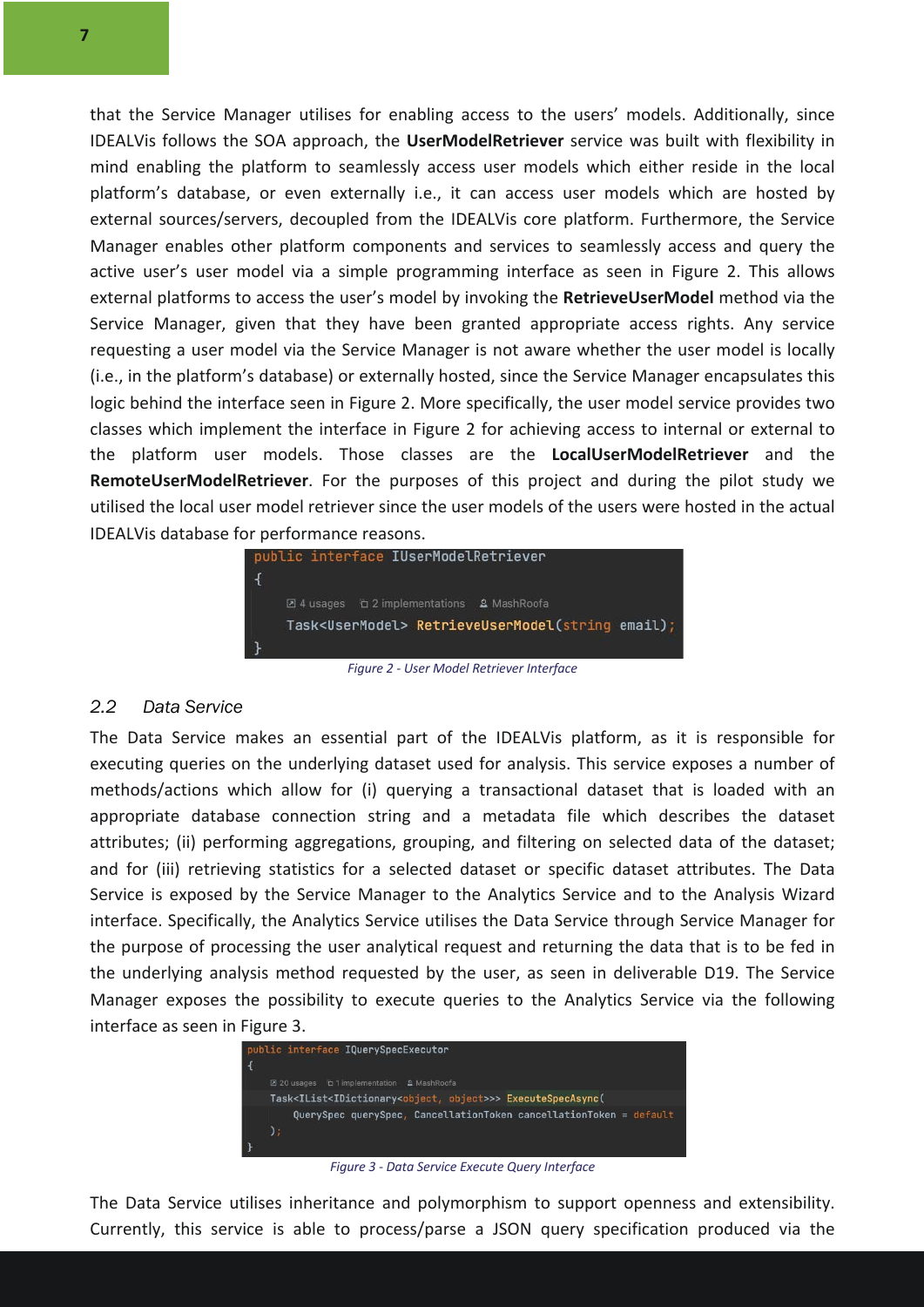Analysis Wizard interface and translate it to an appropriate SQL query, which later is executed against the underlying dataset. The Data Service can produce ISO/IEC 9075:2016 SQL statements; however, there are specific functions (e.g., windowed functions, ranking functions) that are implemented in T-SQL and are thus supported by Microsoft's SQL Server. Despite these functions, the flexible approach taken when designing the Data Service makes it possible to quickly adapt the service and translate the JSON query specification in other variants of SQL (or other standards) which are supported by other database servers e.g., PostgreSQL. Moreover, the design of this service makes it possible to access both datasets which are local to the platform's database or datasets which are externally hosted on another database server.

The Service Manager also exposes several other services which enable the direct interaction of the Data Service to the Analysis Wizard. Those services essentially, provide useful information to the user prior to running a specific data analysis. Some of this information for instance includes descriptive statistics for the attributes of the dataset, available values for filtering a specific data attribute etc. Below we list some of the most important Data Service methods exposed to the Analysis Wizard via the Service Manager:

- **GetDatasetModelsByIdAsync:** This method provides a list of all the available datasets that the Data Service can query from. Moreover, this method provides information about all the available data attributes of a given dataset.
- **GetDistinctCategoryValues:** Given a specific dataset and a categorical data attribute that resides inside that dataset, this method will provide a list of the unique attribute values.
- **GetRowCount:** Given a specific dataset this method will count the number of rows which the dataset currently has.
- **GetDatasetSummary:** Given a specific dataset this method will produce descriptive statistics regarding each of the dataset's attributes.
- **GetCategorySummary:** Given a specific dataset and a categorical data attribute that resides inside that dataset, this method will produce descriptive statistics regarding this attribute.
- **GetMeasureSummary:** Given a specific dataset and a numerical data attribute that resides inside that dataset, this method will produce descriptive statistics regarding this attribute.
- **GetCategoryMode:** Given a specific dataset and a data attribute, this method will return the mode value of the data attribute.

#### *2.3 Analytics Service*

The Analytics Service enables the analysis of data by exposing several knowledge discovery mechanisms (e.g., statistical algorithms for descriptive and predictive analytics) that can be applied on the data requested by a user. Essentially, the Service Manager in this case facilitates the communication between the Data Service and the Analytics Service, as disused previously in Section 2.2. This communication takes place via the interface presented in Figure 3. The Analytics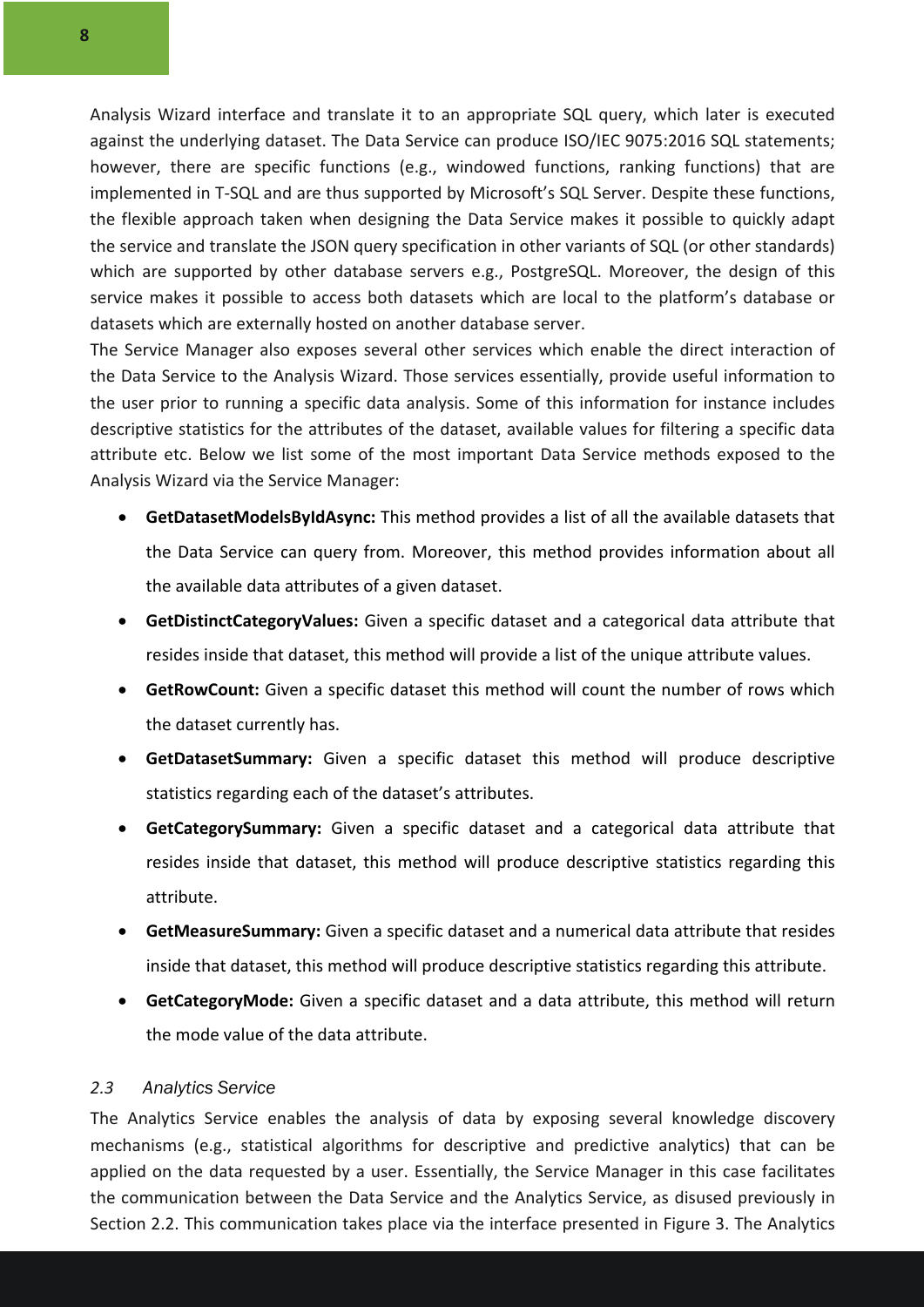Service ingests data that were requested from the dataset using the Data Service and processes them according to the selected analysis algorithm. Once the algorithmic operation is completed, the processed output is sent back to the Service Manager and subsequently back to the Analysis Wizard. The Analytics Service can be easily enhanced with new analysis methods as this was presented in D19.

Figure 4 presents the Analytics Service interface which is used by the Service Manager to expose the analytics functionality to other platform components (e.g., Analysis Wizard, Dashboard). This interface essentially enables the Service Manager to delegate analysis related requests to the Analytics Service.



*Figure 4 - Analytics Service Interface*

Below we explain the different methods and method parameters, offered through the Analytics Service interface:

**RunAnalysis:** This overloaded method is one of the key entry points of the system where the query of the user is initially submitted. All the analysis settings and the user-defined query are used as input to this specific method. Note that the JSON query specification (i.e., AnalysisQuery parameter) is passed to the Data Service for execution at a later point by the actual analysis method used. Once the analysis method finished execution it returns an **AnalysisReport** object (described in deliverable D19) which is used by the visualization engine for rendering the final visual report (last Analysis Wizard step). Below, we describe each of the parameters passed to this method:

- **<TAnalysisType>:** This generic parameter signifies which type of analysis is to be executed by the system. This parameter can receive any object type that inherits the **AnalysisBase** abstract class, which is the class used to define new analysis methods for the Analytics Service. The concept presented here demonstrates the flexibility of the platform to support new types of analyses without having to modify the actual Service Manager communication methods / interface.
- **AnalysisQuery:** The JSON query specification constructed via the analysis wizard is initially, transformed into this **AnalysisQuery** object which is the object required by the Analytics Service for further processing. Note that before the analysis method calls the Data Service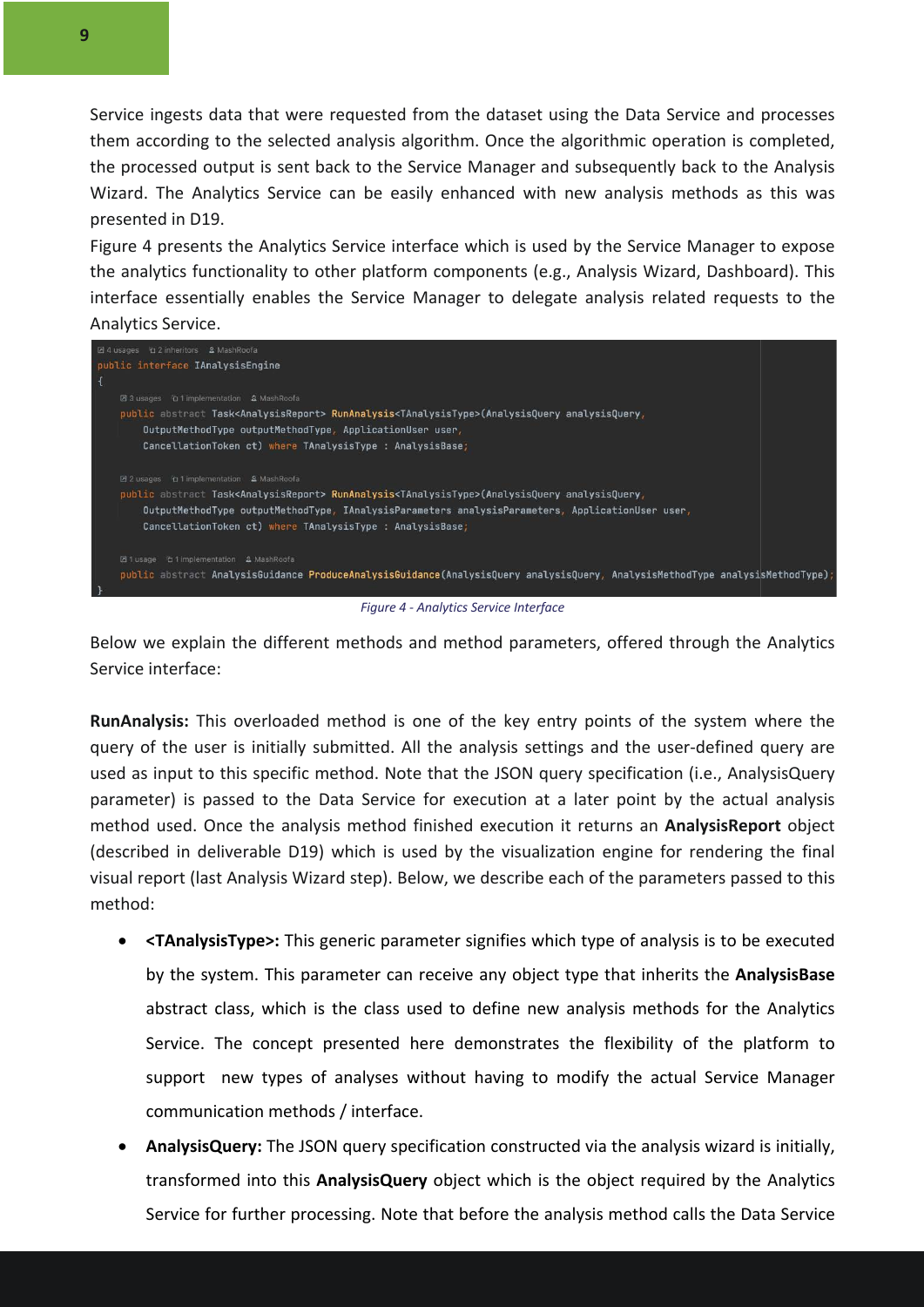the **AnalysisQuery** object is modified according to the needs of the analysis and then it is further transformed into a **QuerySpec** object as required by the Data Service for execution.

- **OutputMethodType:** This parameter specifies the type of data visualization to be used for the analysis output. Moreover, this parameter dictates if an adapted data visualization will be used or not.
- **IAnalysisParameters:** This property is a specific object different for every analysis method that is responsible for keeping any extra parameters provided to the analysis by the user. For instance, for the Top-K analysis this object will contain the K value provided by the user.
- **ApplicationUser:** The information about the user performing the analysis. This object is used later for retrieving the user's code needed for requesting the user model from the User Model Retriever Service.

As an additional note to the **RunAnalysis** method it must be mentioned that all analyses pinned on the user's General Dashboard are actually using the **RunAnalysis** method from the Service Manager in order to execute the analysis and render their results, similar to how the last step of the Analysis Wizard calls the Service Manager for executing a user defined analysis.

**ProduceAnalysisGuidance:** Every analysis method has its own attribute validator which specifies the minimum and maximum data attributes and attribute data types required for the specific analysis to run. Moreover, a validator dictates which data visualizations can be used as the output for the specific analysis method. The **ProduceAnalysisGuidance** method is called by the Analysis Wizard periodically (i.e., every time the user makes a change to the set of analysis attributes) and is used to validate the inputs the user provides to the analysis. Specifically, this method takes the current version of the JSON query specification and also the type of the analysis method the user is trying to perform. Based on those inputs this method executes the corresponding analysis validator and checks if the user's inputs are valid. Accordingly, this method returns the **AnalysisGuidance** object which packs a set of instructions to further guide the user on how to proceed with setting up all inputs to the analysis method. The parameters to this function are:

- **AnalysisQuery:** A JSON query specification constructed via the analysis wizard. This is submitted prior to running the analysis for inspection by this method.
- **AnalysisMethodType:** This is an object that specifies the type of analysis method the user is trying to construct using the Analysis Wizard.

#### *2.4 Analysis Tracker Service*

Analysis tracking in IDEALVis is performed using a set of custom-made client-side tracking mechanisms which record the user interaction, such as constructing an analysis via the Analysis Wizard and viewing a specific data analysis report i.e., rendered data visualization. Moreover, those tracking records are prepared, analysed, and presented to the user through the Analysis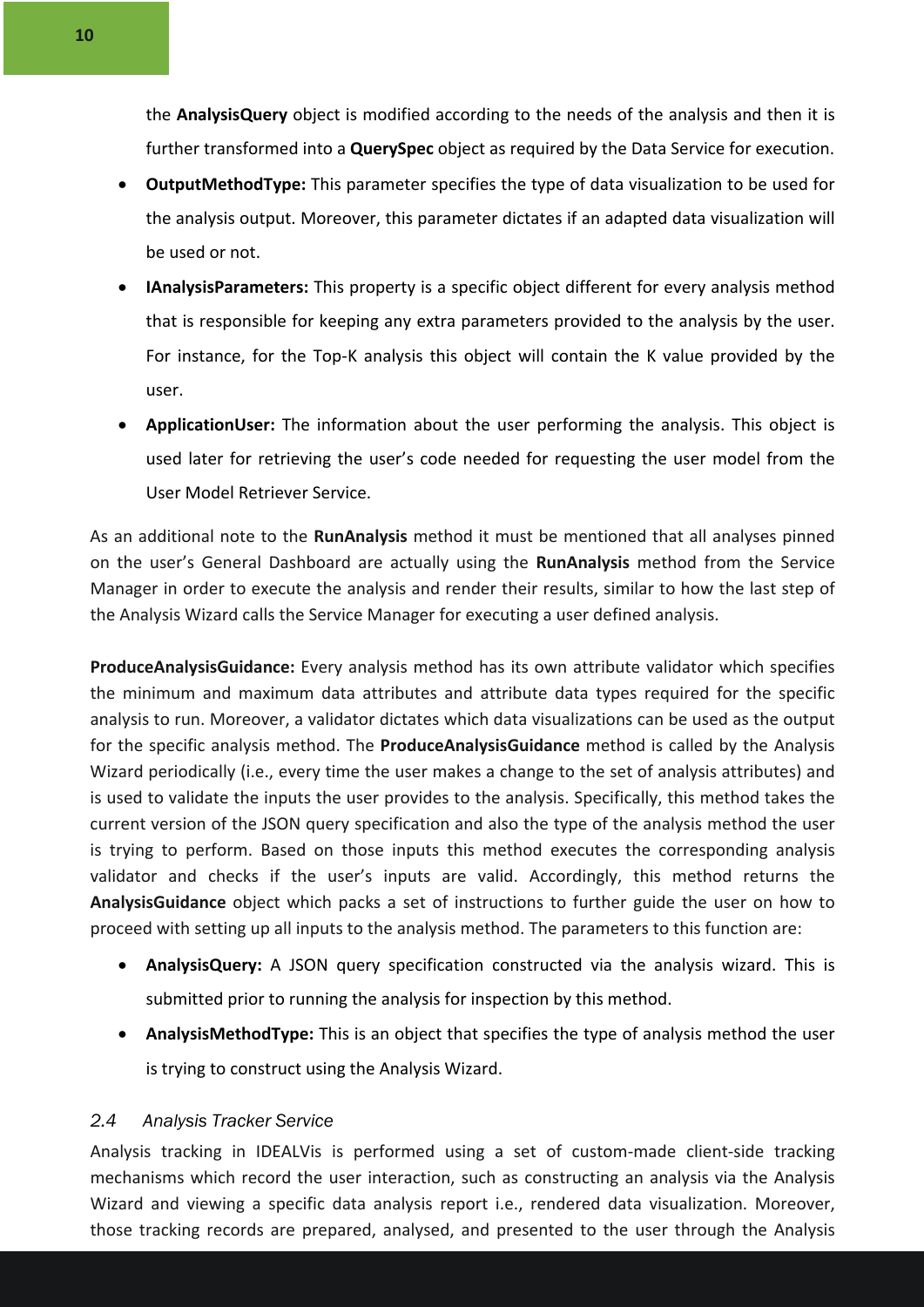Tracker Dashboard where the user can reflect on their efficiency and effectiveness when they are preforming data explorations using IDEALVis. The Service Manager exposes two endpoints for the Analysis Tracker Service. The first endpoint purpose is the persistence of the client-side tracking data in appropriate database tables, while the second endpoint is used for providing the Analysis Tracker Dashboard with appropriate data regarding the user's analytical performance.

#### 2.4.1 TRACKING RECORD PERSISTENCE

**Analysis Wizard Tracking:** While the user constructs an analysis via the Analysis Wizard a specific client-side procedure counts the number of milliseconds the user spends on each of the Analysis Wizard's steps. Moreover, once the user reaches the final Analysis Wizard step their analysis request is automatically submitted to the Service Manager along with the set of tracking information regarding every Analysis Wizard step. Moreover, once the request reaches the Service Manager two steps take place. Initially, the analysis request is sent to the Analysis Service and the set of tracking data are automatically persisted in the **WizardUsageInstances** database table. Once the analysis is executed the Service Manager returns the analysis report back to the user's browser for visualization. In addition to the analysis report the Service Manager also appends a wizard usage instance unique identifier on the analysis result (Figure 5). This identifier is added on the analysis report so we can later reference each analysis report found in the platform (e.g., a report might be pinned in the General Dashboard for instance) with a specific **WizardUsageInstance** which is required for when tracking the user's report viewing time as explained in the next paragraph.

| await dbContext.WizardUsageInstances.AddAsync(usageInstance, ct);   |  |
|---------------------------------------------------------------------|--|
| await _dbContext.SaveChangesAsync(ct);                              |  |
| result.WizardUsageInstanceId = usageInstance.Id;                    |  |
| Figure 5 - Adding Wizard Usage Unique Identifier on Analysis Result |  |

**Analysis Report Tracking:** Every time the user is gazing at a particular analysis report produced by the system the client-side tracking mechanism records the time taken by the user before they take the analysis out of focus. Note, that analysis reports produced by the system may reside on the user's General Dashboard or at the final step of the Analysis Wizard. Moreover, once the user stops gazing at a particular analysis report, the tracker submits the tracking information to the Analysis Tracker Service via the Service Manager. The submitted data include the time (in milliseconds) the user was gazing at the particular analysis report, and also the report's **WizardUsageInstance** unique identifier. These data are handled by the Analysis Tracker Service and are persisted in the **WizardResultViewingInstances** database table (Figure 6)**.**

| WizardResultViewingInstance viewingInstance = $new()$ ;                                              |
|------------------------------------------------------------------------------------------------------|
| viewingInstance.WizardUsageInstanceId = (int)model.Configuration.OriginatesFromWizardUsageInstanceId |
| viewingInstance.ViewTime = (model.StopViewing - model.StartViewing).TotalSeconds;                    |
| await dbContext.WizardResultViewingInstances.AddAsvnc(viewingInstance);                              |
| await dbContext.SaveChangesAsync();                                                                  |

*Figure 6 - Persisting Analysis Result View Time for Analysis Tracking*

#### 2.4.2 ANALYSIS TRACKER DASHBOARD

The Analysis Tracker Dashboard leverages data produced from the Analysis Tracker Service to provide the user with insights regrating their analytical performance. Essentially, the tracking data collected for the user rare aggregated, and several data visualizations are created on the Analysis Tracker Dashboard regarding the overall performance of the user but also the performance of the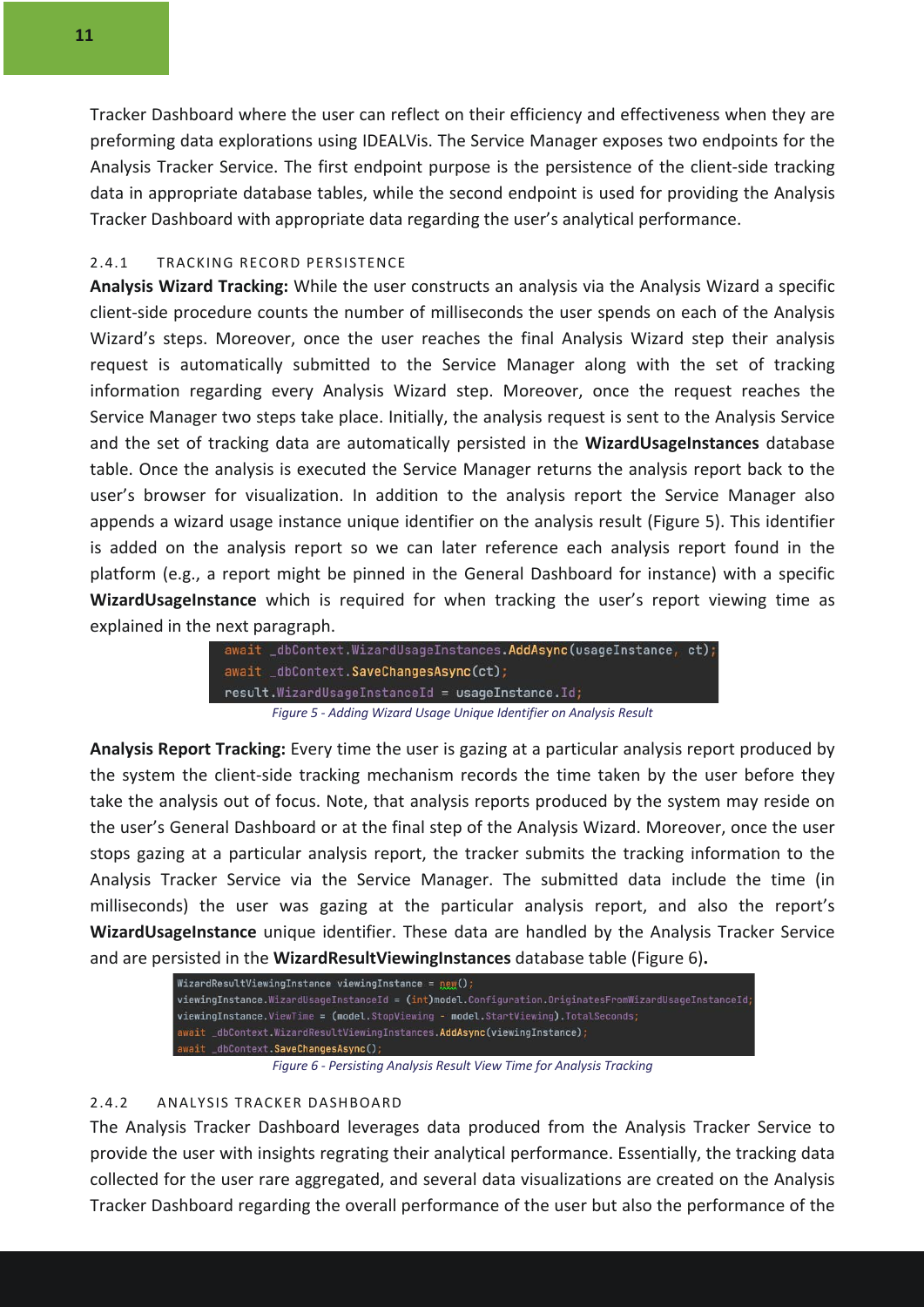**12**

user per analysis task addressed. The Service Manager exposes the Analysis Tracker Service to the Analysis Tracker Dashboard via the endpoint presented in Figure 7.

[ProducesResponseType(statusCode:StatusCodes.Status2000K)] [HttpGet(template: "get-analysis-tracker-dashboard")] public async Task<ActionResult<AnalysisTrackerDashboardResultModel>> GetAnalysisTrackerDashboard(){...}

*Figure 7 - Analysis Tracker Dashboard Endpoint*